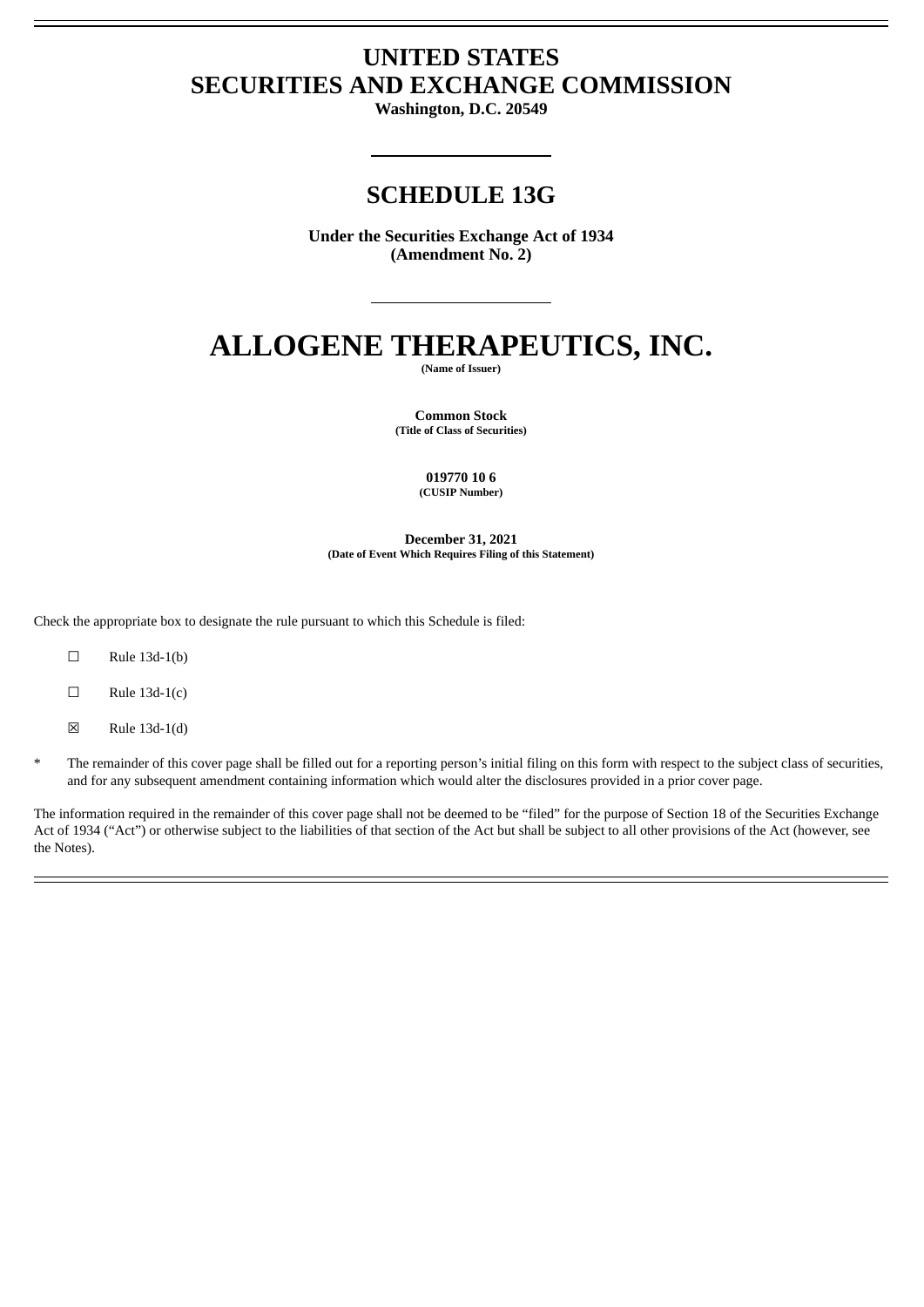CUSIP No. 019770 10 6 **13G** Page 2 of 9 Pages

| $\mathbf{1}$                                                        | Names of Reporting Persons                        |                |                                                                  |  |  |  |
|---------------------------------------------------------------------|---------------------------------------------------|----------------|------------------------------------------------------------------|--|--|--|
|                                                                     |                                                   |                |                                                                  |  |  |  |
|                                                                     | Arie Belldegrun, M.D.                             |                |                                                                  |  |  |  |
| Check the Appropriate Box if a Member of a Group<br>2<br>(b) $\Box$ |                                                   |                |                                                                  |  |  |  |
|                                                                     | (a) $\Box$                                        |                |                                                                  |  |  |  |
| 3                                                                   | <b>SEC Use Only</b>                               |                |                                                                  |  |  |  |
|                                                                     |                                                   |                |                                                                  |  |  |  |
| $\overline{4}$                                                      |                                                   |                | Citizenship or Place of Organization                             |  |  |  |
|                                                                     |                                                   |                |                                                                  |  |  |  |
|                                                                     |                                                   |                | United States of America and Israel                              |  |  |  |
|                                                                     |                                                   | 5              | <b>Sole Voting Power</b>                                         |  |  |  |
|                                                                     |                                                   |                |                                                                  |  |  |  |
|                                                                     | Number of                                         |                | 654,964 Shares (1)                                               |  |  |  |
|                                                                     | <b>Shares</b>                                     | 6              | <b>Shared Voting Power</b>                                       |  |  |  |
|                                                                     | Beneficially<br>Owned by                          |                | 6,548,311 Shares (2)                                             |  |  |  |
|                                                                     | Each                                              | $\overline{7}$ | <b>Sole Dispositive Power</b>                                    |  |  |  |
|                                                                     | Reporting                                         |                |                                                                  |  |  |  |
|                                                                     | Person                                            |                | 654,964 Shares (1)                                               |  |  |  |
|                                                                     | With:                                             | 8              | <b>Shared Dispositive Power</b>                                  |  |  |  |
|                                                                     |                                                   |                |                                                                  |  |  |  |
|                                                                     |                                                   |                | 6,548,311 Shares (2)                                             |  |  |  |
| 9                                                                   |                                                   |                | Aggregate Amount Beneficially Owned by Each Reporting Person     |  |  |  |
|                                                                     | 7,203,248 Shares                                  |                |                                                                  |  |  |  |
| 10                                                                  |                                                   |                | Check if the Aggregate Amount in Row (9) Excludes Certain Shares |  |  |  |
|                                                                     |                                                   |                |                                                                  |  |  |  |
|                                                                     | $\Box$                                            |                |                                                                  |  |  |  |
| 11                                                                  | Percent of Class Represented by Amount in Row (9) |                |                                                                  |  |  |  |
|                                                                     |                                                   |                |                                                                  |  |  |  |
|                                                                     | $5.0\%$ (3)                                       |                |                                                                  |  |  |  |
|                                                                     | Type of Reporting Person<br>12                    |                |                                                                  |  |  |  |
|                                                                     | IN                                                |                |                                                                  |  |  |  |
|                                                                     |                                                   |                |                                                                  |  |  |  |

(1) Includes 394,356 shares of common stock issuable within 60 days of December 31, 2021 upon the exercise of stock options held by the Reporting Person.

(2) Includes (a) 4,710,121 shares of common stock beneficially owned by Bellco Legacy IV LLC, a limited liability company managed by Dr. Belldegrun and Rebecka Belldegrun, (b) 40,000 shares of common stock beneficially owned by Bellco Legacy LLC, a limited liability company owned and managed by trusts controlled by Dr. Belldegrun and Rebecka Belldegrun and (c) 1,798,163 shares of common stock beneficially owned by Vida Ventures LLC (Vida), of which VV Manager LLC is the manager, of which Dr. Belldegrun is a Senior Managing Director. Dr. Belldegrun disclaims beneficial ownership of the shares held by Vida, except to the extent of any pecuniary interest therein.

(3) This percentage is calculated based on 142,515,938 shares of common stock outstanding as of November 2, 2021, as reported in the Issuer's Quarterly Report on Form 10-Q filed on November 4, 2021.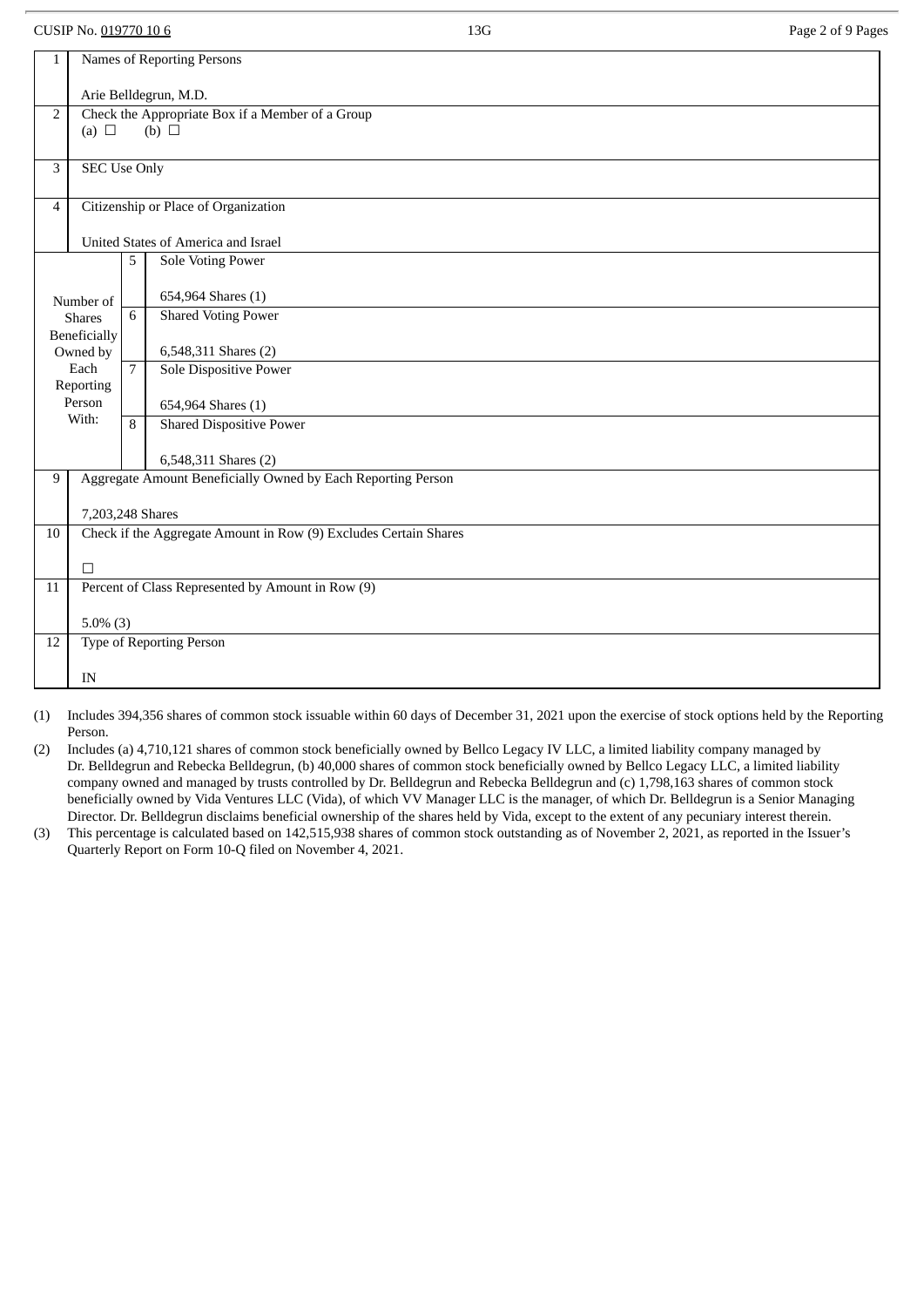CUSIP No. 019770 10 6 **13G** Page 3 of 9 Pages

| Names of Reporting Persons<br>1<br>Bellco Legacy IV, LLC<br>Check the Appropriate Box if a Member of a Group<br>$\overline{2}$<br>(a) $\Box$<br>$(b)$ $\square$<br><b>SEC Use Only</b><br>3<br>Citizenship or Place of Organization<br>$\overline{4}$<br>Delaware<br><b>Sole Voting Power</b><br>5<br>0 Shares<br>Number of<br><b>Shared Voting Power</b><br>6<br><b>Shares</b><br>Beneficially<br>4,710,121 Shares<br>Owned by<br>Each<br>$\overline{7}$<br>Sole Dispositive Power<br>Reporting<br>Person<br>0 Shares<br>With:<br><b>Shared Dispositive Power</b><br>8<br>4,710,121 Shares<br>Aggregate Amount Beneficially Owned by Each Reporting Person<br>9<br>4,710,121 Shares<br>Check if the Aggregate Amount in Row (9) Excludes Certain Shares<br>10<br>$\Box$<br>Percent of Class Represented by Amount in Row (9)<br>$\overline{11}$<br>$3.3\%$ (1)<br>Type of Reporting Person<br>12<br>00 |  |  |  |  |  |  |  |
|---------------------------------------------------------------------------------------------------------------------------------------------------------------------------------------------------------------------------------------------------------------------------------------------------------------------------------------------------------------------------------------------------------------------------------------------------------------------------------------------------------------------------------------------------------------------------------------------------------------------------------------------------------------------------------------------------------------------------------------------------------------------------------------------------------------------------------------------------------------------------------------------------------|--|--|--|--|--|--|--|
|                                                                                                                                                                                                                                                                                                                                                                                                                                                                                                                                                                                                                                                                                                                                                                                                                                                                                                         |  |  |  |  |  |  |  |
|                                                                                                                                                                                                                                                                                                                                                                                                                                                                                                                                                                                                                                                                                                                                                                                                                                                                                                         |  |  |  |  |  |  |  |
|                                                                                                                                                                                                                                                                                                                                                                                                                                                                                                                                                                                                                                                                                                                                                                                                                                                                                                         |  |  |  |  |  |  |  |
|                                                                                                                                                                                                                                                                                                                                                                                                                                                                                                                                                                                                                                                                                                                                                                                                                                                                                                         |  |  |  |  |  |  |  |
|                                                                                                                                                                                                                                                                                                                                                                                                                                                                                                                                                                                                                                                                                                                                                                                                                                                                                                         |  |  |  |  |  |  |  |
|                                                                                                                                                                                                                                                                                                                                                                                                                                                                                                                                                                                                                                                                                                                                                                                                                                                                                                         |  |  |  |  |  |  |  |
|                                                                                                                                                                                                                                                                                                                                                                                                                                                                                                                                                                                                                                                                                                                                                                                                                                                                                                         |  |  |  |  |  |  |  |
|                                                                                                                                                                                                                                                                                                                                                                                                                                                                                                                                                                                                                                                                                                                                                                                                                                                                                                         |  |  |  |  |  |  |  |
|                                                                                                                                                                                                                                                                                                                                                                                                                                                                                                                                                                                                                                                                                                                                                                                                                                                                                                         |  |  |  |  |  |  |  |
|                                                                                                                                                                                                                                                                                                                                                                                                                                                                                                                                                                                                                                                                                                                                                                                                                                                                                                         |  |  |  |  |  |  |  |
|                                                                                                                                                                                                                                                                                                                                                                                                                                                                                                                                                                                                                                                                                                                                                                                                                                                                                                         |  |  |  |  |  |  |  |
|                                                                                                                                                                                                                                                                                                                                                                                                                                                                                                                                                                                                                                                                                                                                                                                                                                                                                                         |  |  |  |  |  |  |  |
|                                                                                                                                                                                                                                                                                                                                                                                                                                                                                                                                                                                                                                                                                                                                                                                                                                                                                                         |  |  |  |  |  |  |  |
|                                                                                                                                                                                                                                                                                                                                                                                                                                                                                                                                                                                                                                                                                                                                                                                                                                                                                                         |  |  |  |  |  |  |  |
|                                                                                                                                                                                                                                                                                                                                                                                                                                                                                                                                                                                                                                                                                                                                                                                                                                                                                                         |  |  |  |  |  |  |  |
|                                                                                                                                                                                                                                                                                                                                                                                                                                                                                                                                                                                                                                                                                                                                                                                                                                                                                                         |  |  |  |  |  |  |  |
|                                                                                                                                                                                                                                                                                                                                                                                                                                                                                                                                                                                                                                                                                                                                                                                                                                                                                                         |  |  |  |  |  |  |  |
|                                                                                                                                                                                                                                                                                                                                                                                                                                                                                                                                                                                                                                                                                                                                                                                                                                                                                                         |  |  |  |  |  |  |  |
|                                                                                                                                                                                                                                                                                                                                                                                                                                                                                                                                                                                                                                                                                                                                                                                                                                                                                                         |  |  |  |  |  |  |  |
|                                                                                                                                                                                                                                                                                                                                                                                                                                                                                                                                                                                                                                                                                                                                                                                                                                                                                                         |  |  |  |  |  |  |  |
|                                                                                                                                                                                                                                                                                                                                                                                                                                                                                                                                                                                                                                                                                                                                                                                                                                                                                                         |  |  |  |  |  |  |  |
|                                                                                                                                                                                                                                                                                                                                                                                                                                                                                                                                                                                                                                                                                                                                                                                                                                                                                                         |  |  |  |  |  |  |  |
|                                                                                                                                                                                                                                                                                                                                                                                                                                                                                                                                                                                                                                                                                                                                                                                                                                                                                                         |  |  |  |  |  |  |  |
|                                                                                                                                                                                                                                                                                                                                                                                                                                                                                                                                                                                                                                                                                                                                                                                                                                                                                                         |  |  |  |  |  |  |  |
|                                                                                                                                                                                                                                                                                                                                                                                                                                                                                                                                                                                                                                                                                                                                                                                                                                                                                                         |  |  |  |  |  |  |  |
|                                                                                                                                                                                                                                                                                                                                                                                                                                                                                                                                                                                                                                                                                                                                                                                                                                                                                                         |  |  |  |  |  |  |  |
|                                                                                                                                                                                                                                                                                                                                                                                                                                                                                                                                                                                                                                                                                                                                                                                                                                                                                                         |  |  |  |  |  |  |  |
|                                                                                                                                                                                                                                                                                                                                                                                                                                                                                                                                                                                                                                                                                                                                                                                                                                                                                                         |  |  |  |  |  |  |  |
|                                                                                                                                                                                                                                                                                                                                                                                                                                                                                                                                                                                                                                                                                                                                                                                                                                                                                                         |  |  |  |  |  |  |  |
|                                                                                                                                                                                                                                                                                                                                                                                                                                                                                                                                                                                                                                                                                                                                                                                                                                                                                                         |  |  |  |  |  |  |  |
|                                                                                                                                                                                                                                                                                                                                                                                                                                                                                                                                                                                                                                                                                                                                                                                                                                                                                                         |  |  |  |  |  |  |  |
|                                                                                                                                                                                                                                                                                                                                                                                                                                                                                                                                                                                                                                                                                                                                                                                                                                                                                                         |  |  |  |  |  |  |  |
|                                                                                                                                                                                                                                                                                                                                                                                                                                                                                                                                                                                                                                                                                                                                                                                                                                                                                                         |  |  |  |  |  |  |  |
|                                                                                                                                                                                                                                                                                                                                                                                                                                                                                                                                                                                                                                                                                                                                                                                                                                                                                                         |  |  |  |  |  |  |  |

(1) This percentage is calculated based on 142,515,938 shares of common stock outstanding as of November 2, 2021, as reported in the Issuer's Quarterly Report on Form 10-Q filed on November 4, 2021.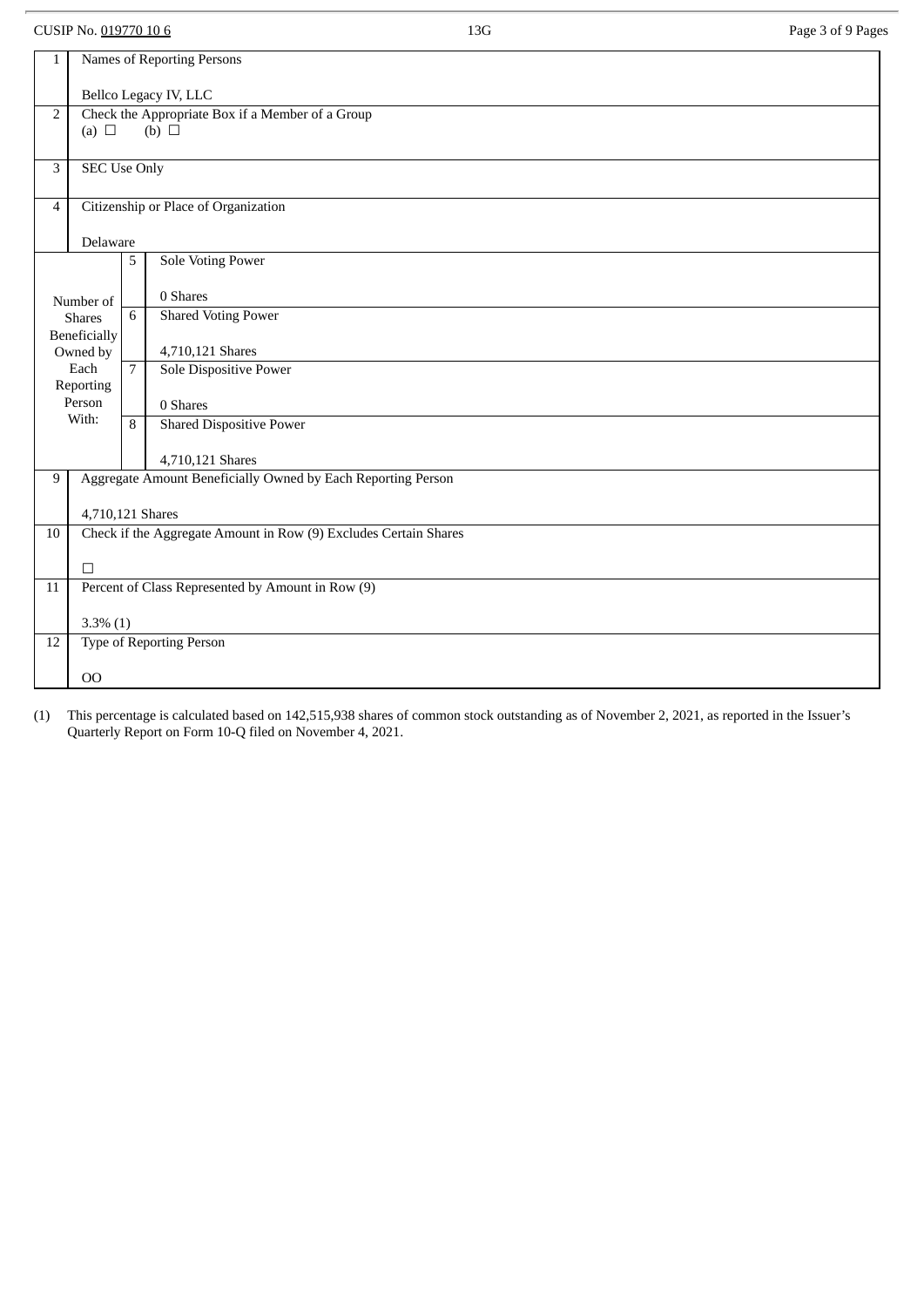| CUSIP No. 019770 10 6                                                                                               |                                                             |                                      |                                                                  | 13G | Page 4 of 9 Pages |  |
|---------------------------------------------------------------------------------------------------------------------|-------------------------------------------------------------|--------------------------------------|------------------------------------------------------------------|-----|-------------------|--|
| $\mathbf{1}$                                                                                                        | Names of Reporting Persons                                  |                                      |                                                                  |     |                   |  |
|                                                                                                                     |                                                             |                                      |                                                                  |     |                   |  |
| Bellco Legacy LLC<br>Check the Appropriate Box if a Member of a Group<br>$\overline{2}$<br>(b) $\Box$<br>(a) $\Box$ |                                                             |                                      |                                                                  |     |                   |  |
| 3                                                                                                                   | <b>SEC Use Only</b>                                         |                                      |                                                                  |     |                   |  |
|                                                                                                                     |                                                             |                                      |                                                                  |     |                   |  |
| $\overline{4}$                                                                                                      |                                                             | Citizenship or Place of Organization |                                                                  |     |                   |  |
|                                                                                                                     | Delaware                                                    | 5                                    | <b>Sole Voting Power</b>                                         |     |                   |  |
|                                                                                                                     |                                                             |                                      | 0 Shares                                                         |     |                   |  |
|                                                                                                                     | Number of<br><b>Shares</b>                                  | 6                                    | <b>Shared Voting Power</b>                                       |     |                   |  |
|                                                                                                                     | Beneficially<br>Owned by                                    |                                      | 40,000 Shares                                                    |     |                   |  |
|                                                                                                                     | Each<br>Reporting                                           | $\overline{7}$                       | Sole Dispositive Power                                           |     |                   |  |
|                                                                                                                     | Person<br>With:                                             |                                      | 0 Shares                                                         |     |                   |  |
|                                                                                                                     |                                                             | 8                                    | <b>Shared Dispositive Power</b>                                  |     |                   |  |
|                                                                                                                     |                                                             |                                      | 40,000 Shares                                                    |     |                   |  |
| 9                                                                                                                   |                                                             |                                      | Aggregate Amount Beneficially Owned by Each Reporting Person     |     |                   |  |
| 10                                                                                                                  | 40,000 Shares                                               |                                      | Check if the Aggregate Amount in Row (9) Excludes Certain Shares |     |                   |  |
|                                                                                                                     |                                                             |                                      |                                                                  |     |                   |  |
| 11                                                                                                                  | $\Box$<br>Percent of Class Represented by Amount in Row (9) |                                      |                                                                  |     |                   |  |
|                                                                                                                     | $0.03\%$ (1)                                                |                                      |                                                                  |     |                   |  |
| 12                                                                                                                  |                                                             |                                      | <b>Type of Reporting Person</b>                                  |     |                   |  |
|                                                                                                                     | 00                                                          |                                      |                                                                  |     |                   |  |

(1) This percentage is calculated based on 142,515,938 shares of common stock outstanding as of November 2, 2021, as reported in the Issuer's Quarterly Report on Form 10-Q filed on November 4, 2021.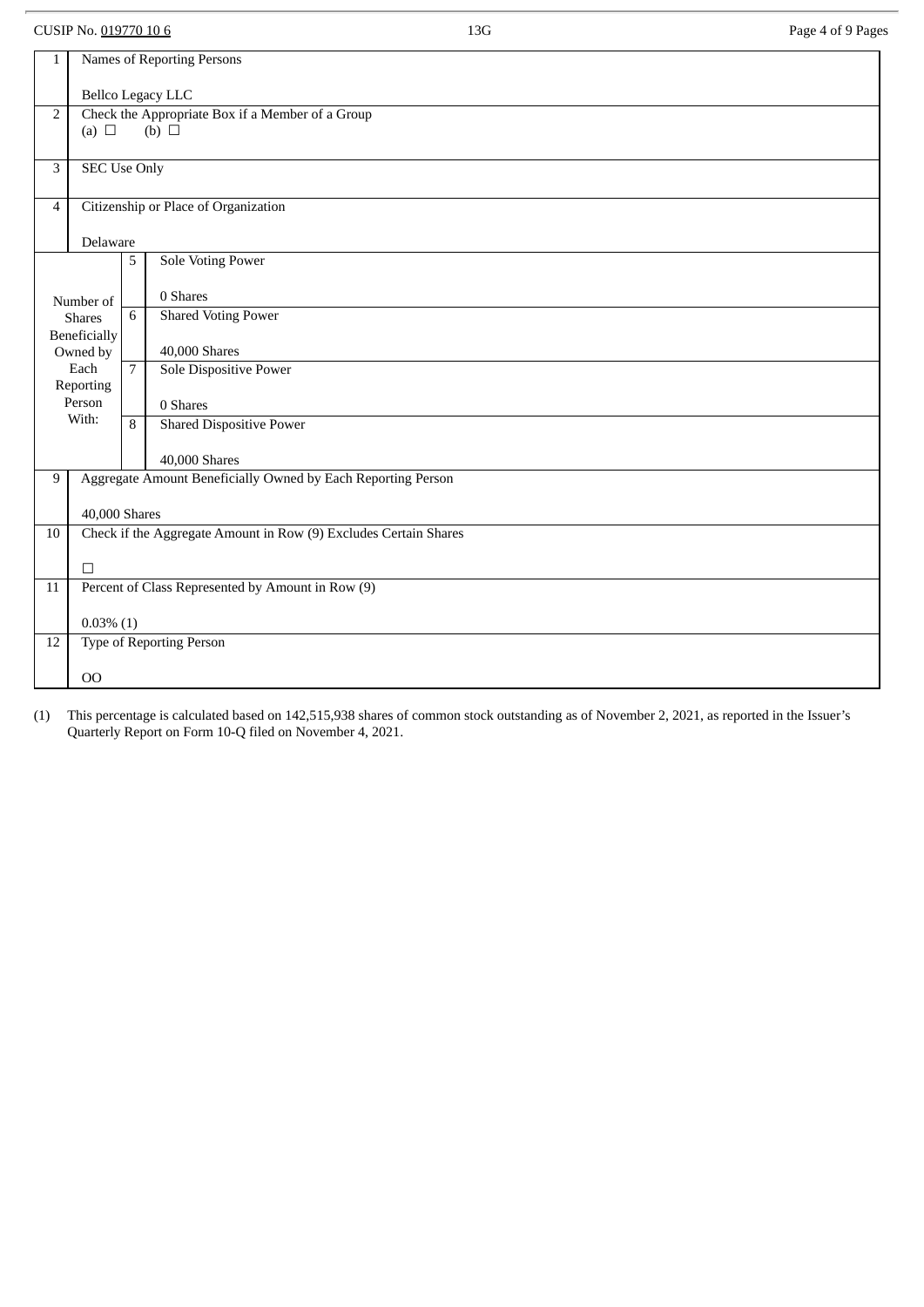CUSIP No. 019770 10 6 13G Page 5 of 9 Pages

| $\mathbf{1}$                                                         | Names of Reporting Persons |                |                                                                  |  |  |  |  |
|----------------------------------------------------------------------|----------------------------|----------------|------------------------------------------------------------------|--|--|--|--|
|                                                                      | Vida Ventures LLC          |                |                                                                  |  |  |  |  |
| $\overline{2}$                                                       |                            |                | Check the Appropriate Box if a Member of a Group                 |  |  |  |  |
|                                                                      | (b) $\Box$<br>(a) $\Box$   |                |                                                                  |  |  |  |  |
|                                                                      |                            |                |                                                                  |  |  |  |  |
| $\mathbf{3}$                                                         | <b>SEC Use Only</b>        |                |                                                                  |  |  |  |  |
|                                                                      |                            |                |                                                                  |  |  |  |  |
| $\overline{4}$                                                       |                            |                | Citizenship or Place of Organization                             |  |  |  |  |
|                                                                      |                            |                |                                                                  |  |  |  |  |
|                                                                      | Nevada                     |                |                                                                  |  |  |  |  |
|                                                                      |                            | 5              | <b>Sole Voting Power</b>                                         |  |  |  |  |
|                                                                      |                            |                |                                                                  |  |  |  |  |
|                                                                      |                            |                | 0 Shares                                                         |  |  |  |  |
|                                                                      | Number of                  |                |                                                                  |  |  |  |  |
|                                                                      | <b>Shares</b>              | 6              | <b>Shared Voting Power</b>                                       |  |  |  |  |
|                                                                      | Beneficially               |                |                                                                  |  |  |  |  |
|                                                                      | Owned by                   |                | 1,798,163 Shares                                                 |  |  |  |  |
|                                                                      | Each                       | $\overline{7}$ | Sole Dispositive Power                                           |  |  |  |  |
|                                                                      | Reporting                  |                |                                                                  |  |  |  |  |
|                                                                      | Person                     |                | 0 Shares                                                         |  |  |  |  |
|                                                                      | With:                      | 8              | <b>Shared Dispositive Power</b>                                  |  |  |  |  |
|                                                                      |                            |                |                                                                  |  |  |  |  |
|                                                                      |                            |                | 1,798,163 Shares                                                 |  |  |  |  |
| 9                                                                    |                            |                | Aggregate Amount Beneficially Owned by Each Reporting Person     |  |  |  |  |
|                                                                      |                            |                |                                                                  |  |  |  |  |
|                                                                      | 1,798,163 Shares           |                |                                                                  |  |  |  |  |
| $10\,$                                                               |                            |                | Check if the Aggregate Amount in Row (9) Excludes Certain Shares |  |  |  |  |
|                                                                      |                            |                |                                                                  |  |  |  |  |
|                                                                      | $\Box$                     |                |                                                                  |  |  |  |  |
| Percent of Class Represented by Amount in Row (9)<br>$\overline{11}$ |                            |                |                                                                  |  |  |  |  |
|                                                                      |                            |                |                                                                  |  |  |  |  |
|                                                                      |                            |                |                                                                  |  |  |  |  |
| $1.3\%$ (1)<br><b>Type of Reporting Person</b>                       |                            |                |                                                                  |  |  |  |  |
| 12                                                                   |                            |                |                                                                  |  |  |  |  |
|                                                                      |                            |                |                                                                  |  |  |  |  |
|                                                                      | 00                         |                |                                                                  |  |  |  |  |

(1) This percentage is calculated based on 142,515,938 shares of common stock outstanding as of November 2, 2021, as reported in the Issuer's Quarterly Report on Form 10-Q filed on November 4, 2021.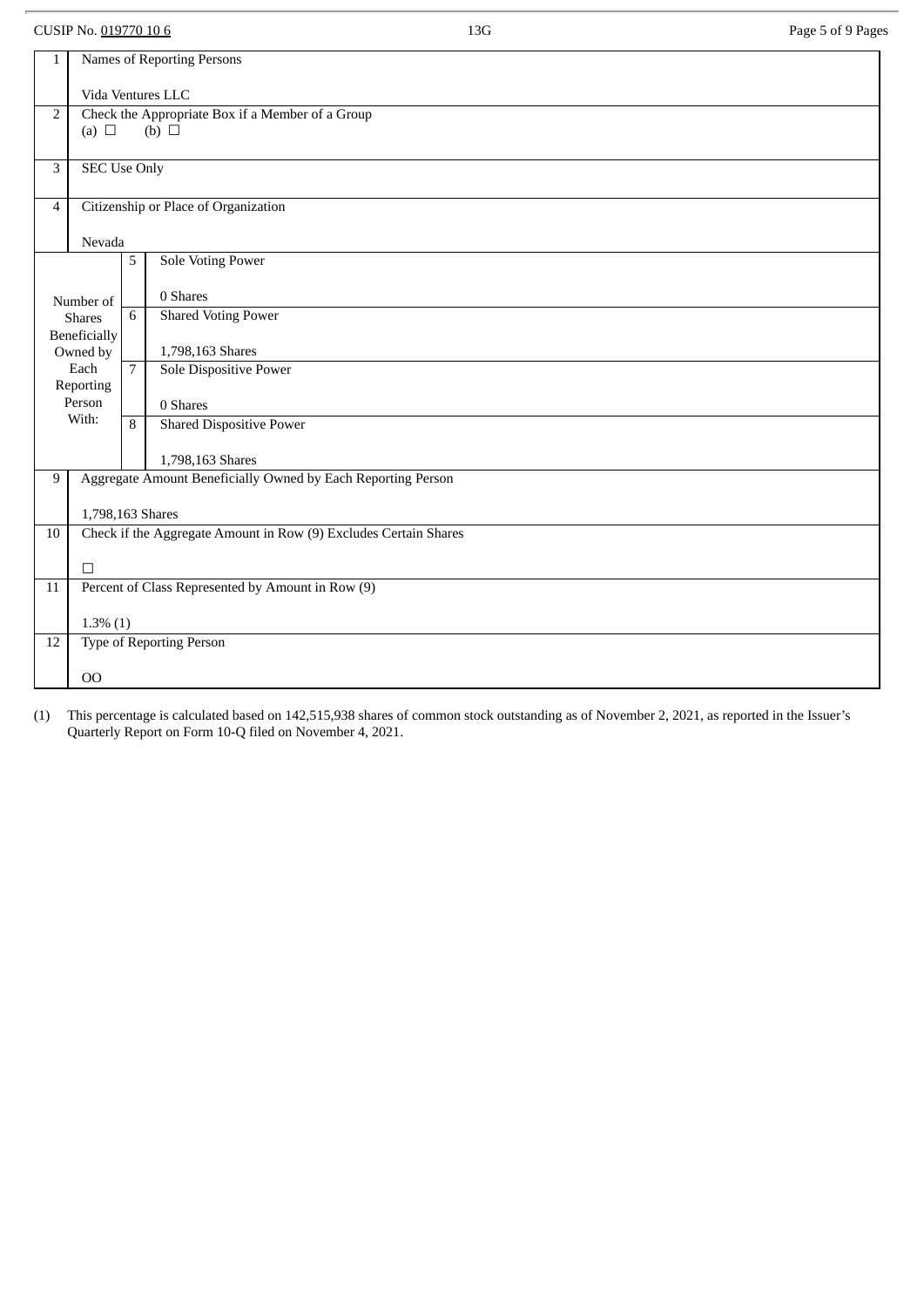| CUSIP No. 019770 10 6 |  |
|-----------------------|--|
|                       |  |

| Item $1(a)$ . | Name of Issuer:                                                                                                               |
|---------------|-------------------------------------------------------------------------------------------------------------------------------|
|               | Allogene Therapeutics, Inc.                                                                                                   |
|               |                                                                                                                               |
| Item $1(b)$ . | Address of Issuer's Principal Executive Offices:                                                                              |
|               | 210 East Grand Avenue<br>South San Francisco, CA 94080                                                                        |
|               |                                                                                                                               |
| Item $2(a)$ . | Names of Persons Filing:                                                                                                      |
|               | Arie Belldegrun, M.D.<br><b>Bellco Legacy IV LLC</b><br><b>Bellco Legacy LLC</b><br>Vida Ventures LLC                         |
| Item $2(b)$ . | Address of Principal Business Office, or, if none, Residence:                                                                 |
|               | The address of Arie Belldegrun, M.D. is:                                                                                      |
|               | 811 Strada Vecchia Road, Los Angeles, CA 90077                                                                                |
|               | The address of Bellco Legacy IV LLC and Bellco Legacy LLC is:                                                                 |
|               | 2049 Century Park East, Suite 1940, Los Angeles, CA 90067                                                                     |
|               | The address of Vida Ventures LLC is:                                                                                          |
|               | 40 Broad Street, #201, Boston, MA 02109                                                                                       |
| Item $2(c)$ . | Citizenship:                                                                                                                  |
|               | Arie Belldegrun: USA and Israel<br>Bellco Legacy IV LLC: Delaware<br>Bellco Legacy LLC: Delaware<br>Vida Ventures LLC: Nevada |
| Item $2(d)$ . | Title of Class of Securities:                                                                                                 |
|               | Common Stock                                                                                                                  |
| Item $2(e)$ . | <b>CUSIP No.:</b>                                                                                                             |
|               | 019770 10 6                                                                                                                   |
|               |                                                                                                                               |
| Item 3.       | Not Applicable.                                                                                                               |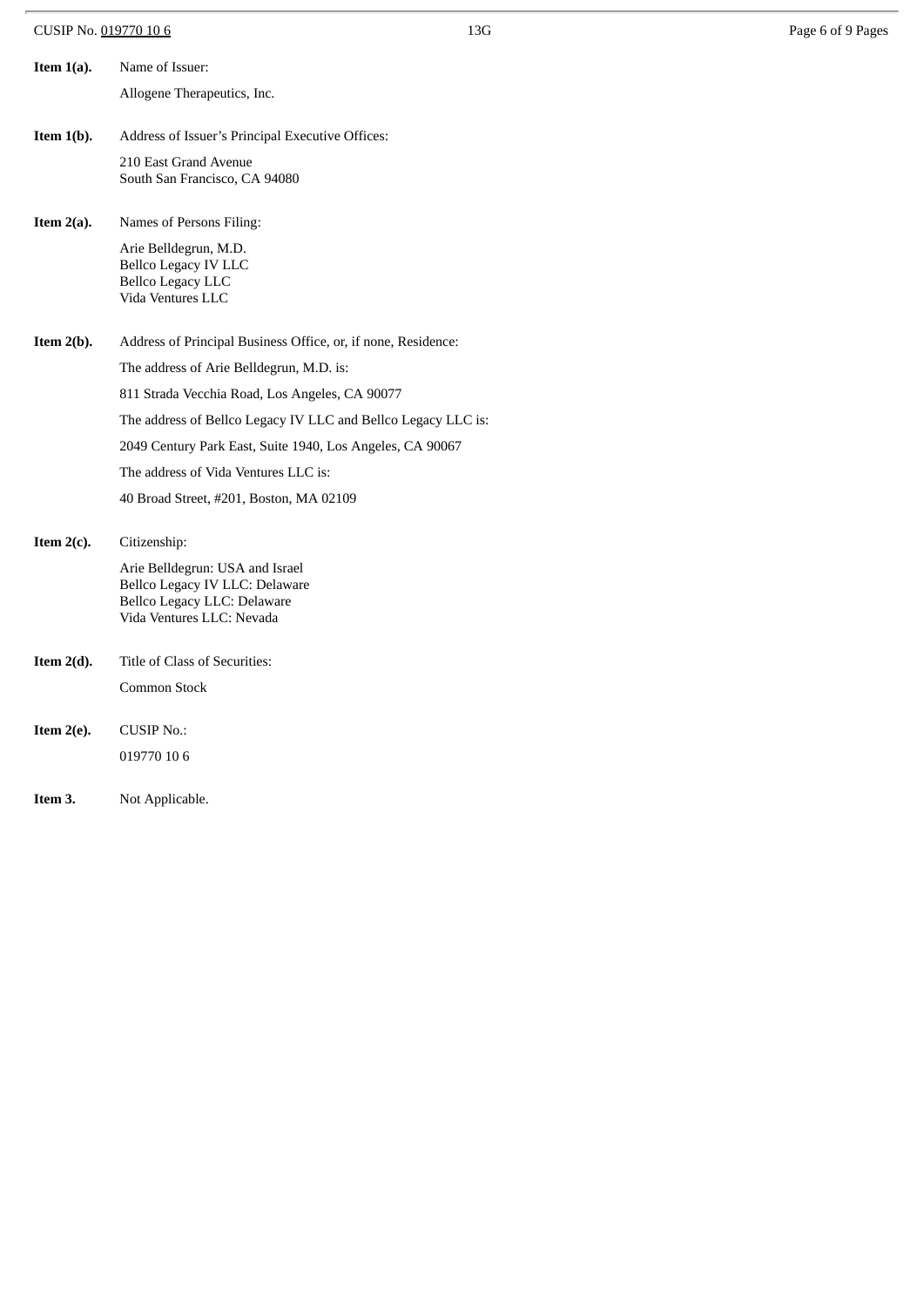#### CUSIP No. 019770 10 6 **13G** Page 7 of 9 Pages

### **Item 4. Ownership**

The information requested hereinafter is set forth in items 5 through 9 and 11 of the cover page to this Schedule 13G. Ownership is stated as of December 31, 2021. This percentage is calculated based on 142,515,938 shares of common stock outstanding as of November 2, 2021, as reported in the Issuer's Quarterly Report on Form 10-Q filed on November 4, 2021.

|                          | <b>Shares Held</b> | Sole<br><b>Voting</b> | Shared<br><b>Voting</b> | Sole<br><b>Dispositive</b> | Shared<br><b>Dispositive</b> | Beneficial | Percentage  |
|--------------------------|--------------------|-----------------------|-------------------------|----------------------------|------------------------------|------------|-------------|
| <b>Reporting Person</b>  | <b>Directly</b>    | Power                 | Power                   | Power                      | Power                        | Ownership  | of Class(1) |
| Arie Belldegrun          | 654.964            | 654.964               | 6.548.284               | 654.964                    | 6.548.284                    | 7.203.248  | 5.0%        |
| Bellco Legacy IV, LLC    | 4.710.121          |                       | 4.710.121               |                            | 4.710.121                    | 4.710.121  | 3.3%        |
| <b>Bellco Legacy LLC</b> | 40,000             |                       | 40,000                  |                            | 40,000                       | 40,000     | 0.03%       |
| Vida Ventures LLC        | 1,798,163          |                       | .798,163                |                            | .798.163                     | 1,798,163  | 1.3%        |

(1) This percentage is calculated based on 142,515,938 shares of common stock outstanding as of November 2, 2021, as reported in the Issuer's Quarterly Report on Form 10-Q filed on November 4, 2021.

#### **Item 5. Ownership of Five Percent or Less of a Class.**

If this statement is being filed to report the fact that as of the date hereof, the Reporting Persons have ceased to be the beneficial owner of more than five percent of the class of securities, check the following:  $\Box$ 

#### **Item 6. Ownership of More than Five Percent on Behalf of Another Person**

Not applicable

#### Item 7. Identification and Classification of the Subsidiary Which Acquired the Security Being Reported on By the Parent Holding **Company or Control Person**

Not applicable

#### **Item 8. Identification and Classification of Members of the Group**

Not applicable

#### **Item 9. Notice of Dissolution of Group**

Not applicable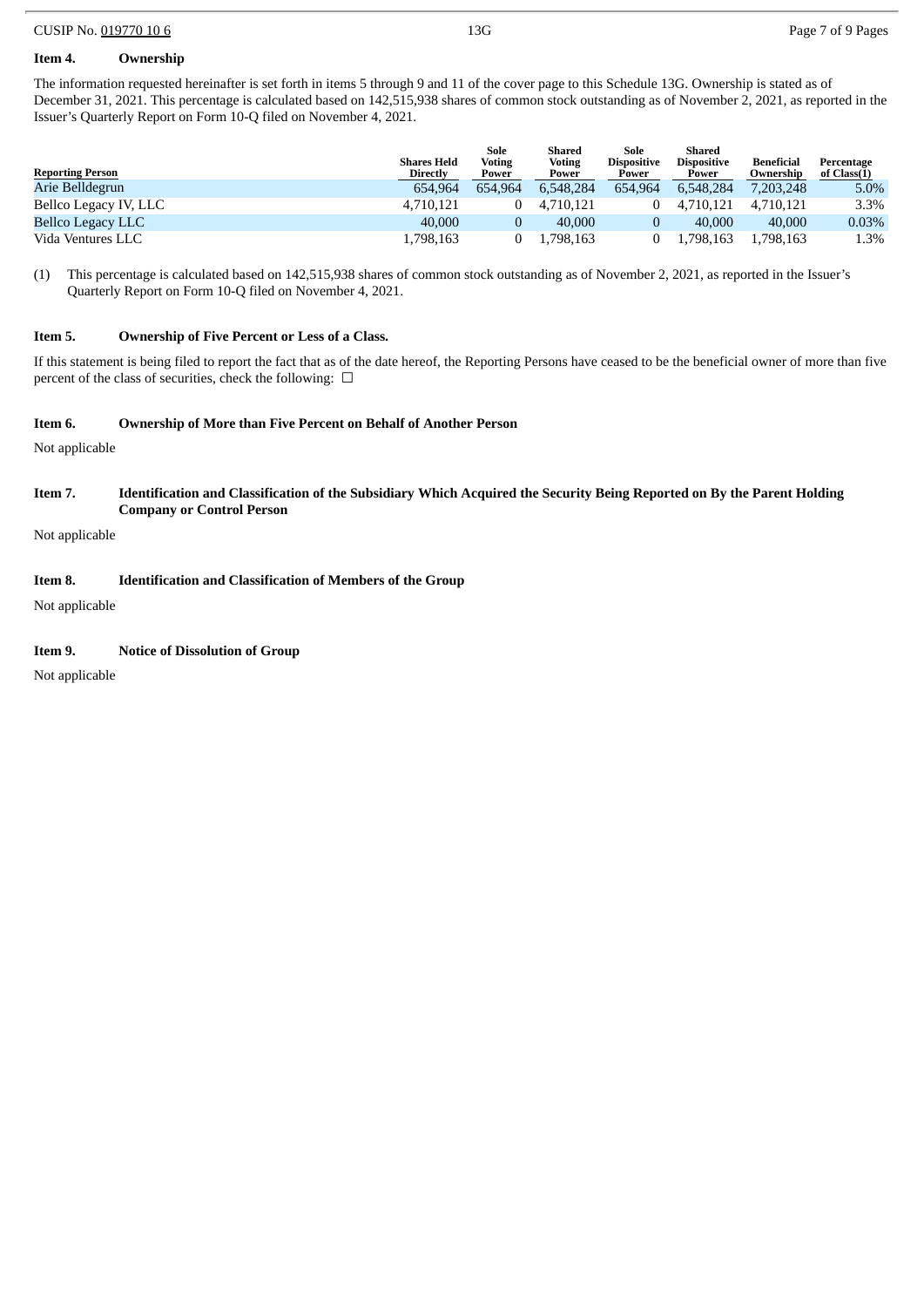#### **Item 10. Certifications**

By signing below I certify that, to the best of my knowledge and belief, the securities referred to above were acquired and are held in the ordinary course of business and were not acquired and are not held for the purpose of or with the effect of changing or influencing the control of the issuer of the securities and were not acquired and are not held in connection with or as a participant in any transaction having that purpose or effect.

#### **SIGNATURE**

After reasonable inquiry and to the best of my knowledge and belief, I certify that the information set forth in this statement is true, complete and correct.

Dated: February 14, 2022

/s/ Arie Belldegrun **Arie Belldegrun, M.D.**

#### **Bellco Legacy IV LLC**

By: /s/ Arie Belldegrun Name: Arie Belldegrun, Manager

#### **Bellco Legacy LLC**

By: /s/ Arie Belldegrun Name: Arie Belldegrun, Manager

**Vida Ventures LLC**

By: VV Manager LLC, its Manager

By: /s/ Arie Belldegrun Name: Arie Belldegrun, Senior Managing Director